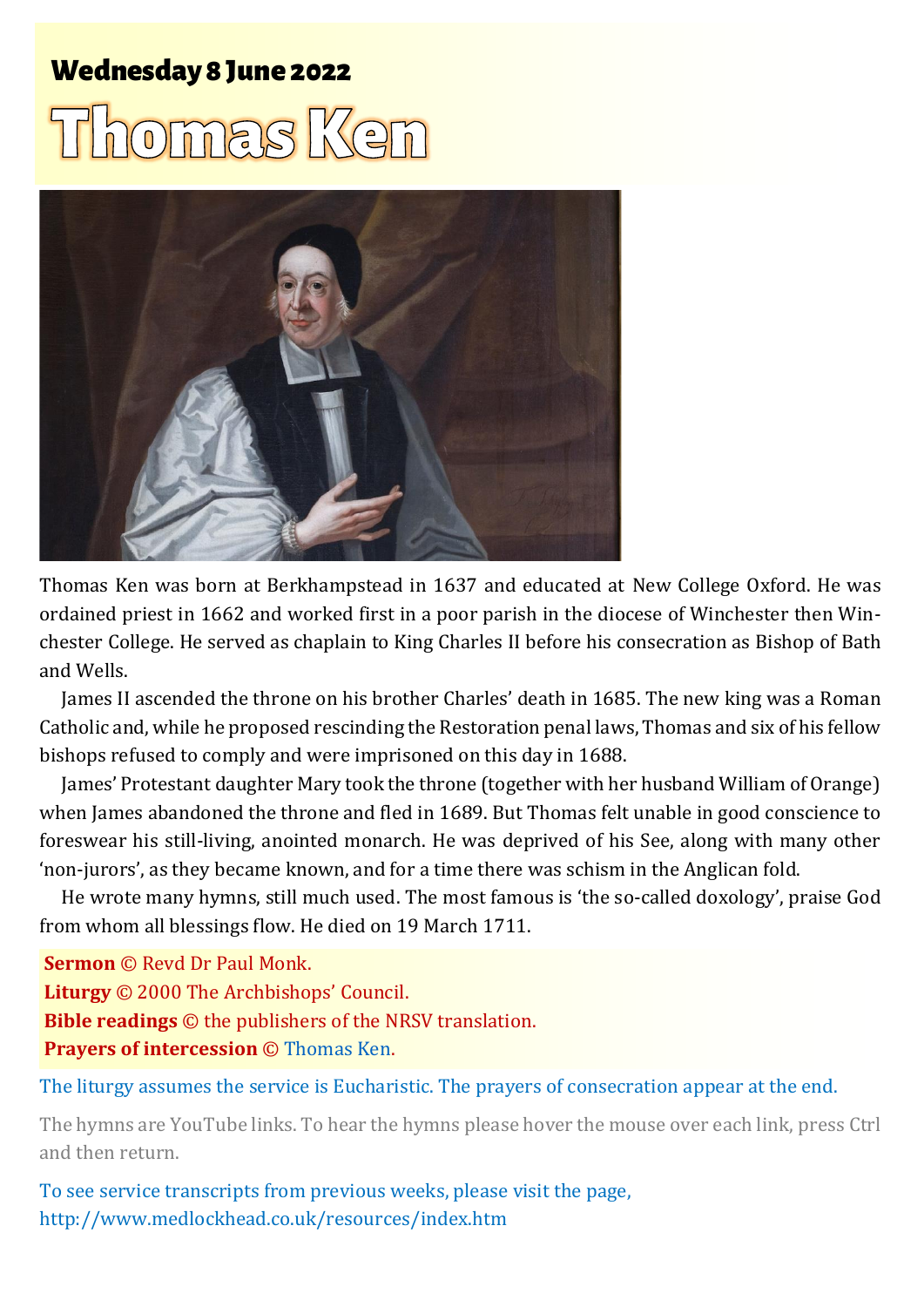#### **Introduction and welcome**

HYMN 1 **[Praise God from whom all blessings flow](https://www.youtube.com/watch?v=V8TkUuKIh84)** (traditional version) **[Praise God from whom all blessings flow](https://www.youtube.com/watch?v=RBz7vuJ2b1A&t=31s)** (modern version) **[Praise God from whom all blessings flow](https://www.youtube.com/watch?v=MsCRZiKbaqM)** (rock version)

# **The Welcome**

In the name of the Father, and of the Son, and of the Holy Spirit

All **Amen.**

The Lord be with you

All **And also with you.**

# **The Preparation**

All **Almighty God, to whom all hearts are open, all desires known, and from whom no secrets are hidden: cleanse the thoughts of our hearts by the inspiration of your Holy Spirit, that we may perfectly love you, and worthily magnify your holy name; through Christ our Lord. Amen.**

Our Lord Jesus Christ said: The first commandment is this: 'Hear, O Israel, the Lord our God is the only Lord. You shall love the Lord your God with all your heart, with all your soul, with all your mind, and with all your strength.'

And the second is this: 'Love your neighbour as yourself.' There is no other commandment greater than these. On these two commandments hang all the law and the prophets.

#### All **Amen. Lord, have mercy.**

In sorrow for our sins and with faith in his mercy, let us turn to the Lord,

for with him there is mercy and plenteous redemption.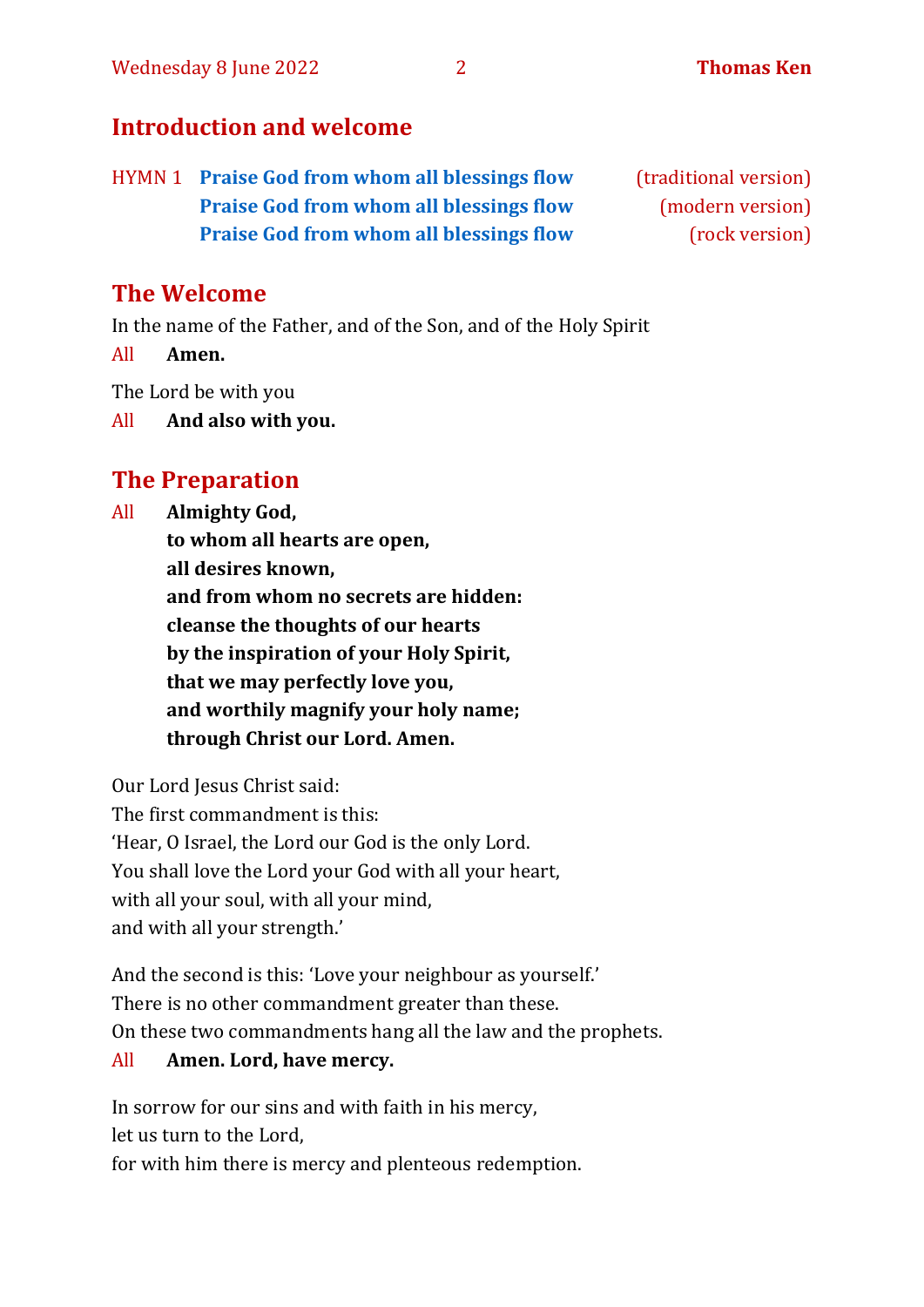All **Almighty God, our heavenly Father, we have sinned against you and against our neighbour in thought and word and deed, through negligence, through weakness, through our own deliberate fault. We are truly sorry and repent of all our sins. For the sake of your Son Jesus Christ, who died for us, forgive us all that is past and grant that we may serve you in newness of life to the glory of your name. Amen.**

Almighty God,

who forgives all who truly repent, have mercy upon you, pardon and deliver you from all your sins, confirm and strengthen you in all goodness, and keep you in life eternal; through Jesus Christ our Lord. All **Amen.**

# **The Gloria**

This Gloria is sung to the tune of 'Cwm Rhondda'. Click **[here](https://www.youtube.com/watch?v=l71MLQ22dIk)** for the tune.

All **Glory be to God in Heaven, Songs of joy and peace we bring, Thankful hearts and voices raising, To creation's Lord we sing. Lord we thank you, Lord we praise you, Glory be to God our King: Glory be to God our King. Lamb of God, who on our shoulders, Bore the load of this world's sin; Only Son of God the Father, You have brought us peace within. Lord, have mercy, Christ have mercy, Now your glorious reign begin: Now your glorious reign begin.**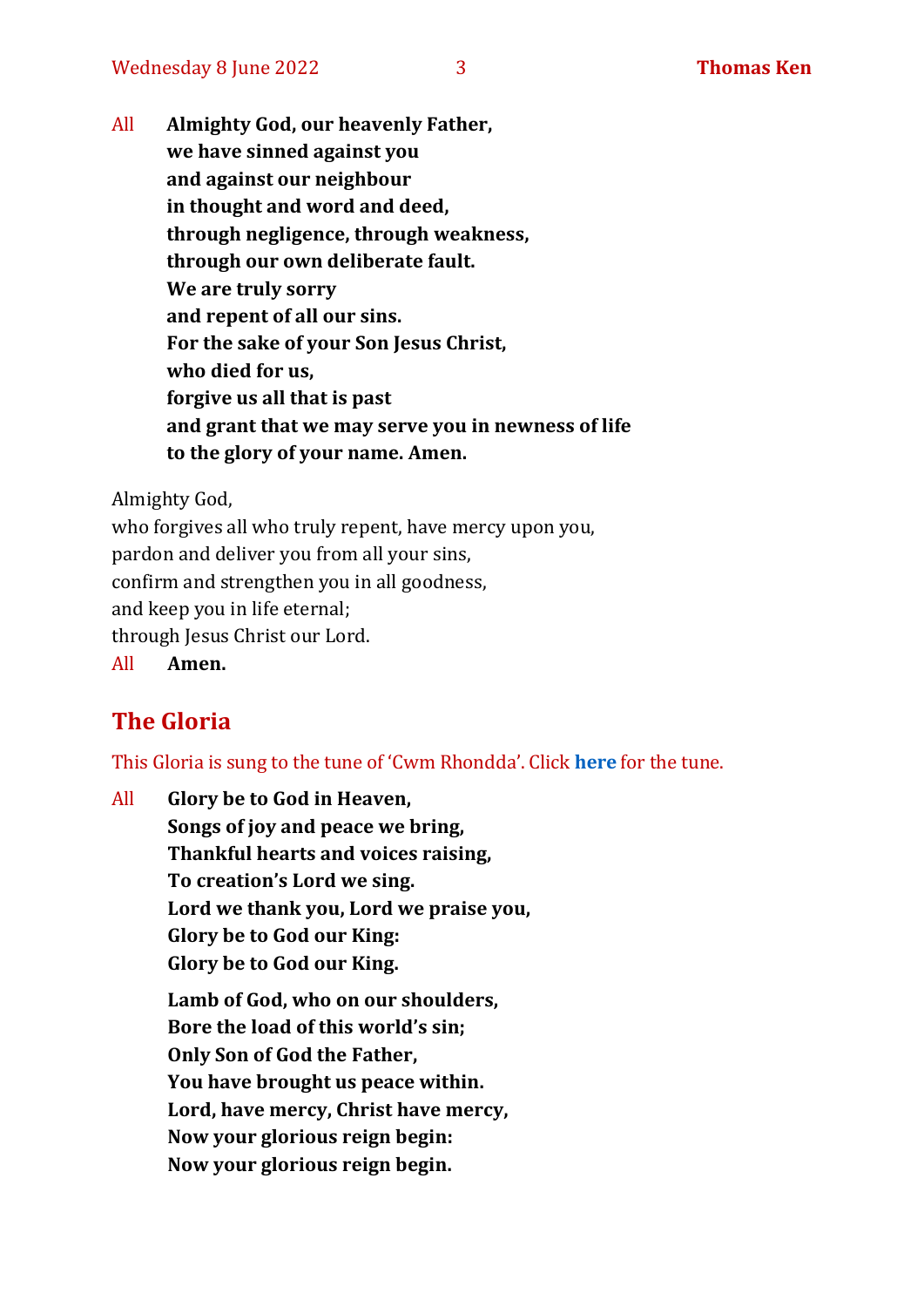**You O Son of God are Holy, You we praise with one accord. None in heav'n or earth is like you, Only you are Christ the Lord. With the Father and the Spirit, Ever worshipped and adored: Ever worshipped and adored.**

# **The Collect for Thomas Ken**

O God, from whom all blessings flow, by whose providence we are kept and by whose grace we are directed: help us, through the example of your servant Thomas Ken, faithfully to keep your word, humbly to accept adversity and steadfastly to worship you; through Jesus Christ your Son our Lord, who is alive and reigns with you, in the unity of the Holy Spirit, one God, now and for ever.

All **Amen.**

#### **Psalm**

#### **Response,** *R* **The Lord acts with steadfast love; and in justice does he delight.**

Lord, who may dwell in your tabernacle? who may abide upon your holy hill? Whoever leads a blameless life and does what is right, who speaks the truth from his heart. *R* There is no guile upon his tongue; he does no evil to his friend; he does not heap contempt upon his neighbour. *R* In his sight the wicked are rejected, but he honours those who fear the Lord.

He has sworn to do no wrong

and does not take back his word. *R*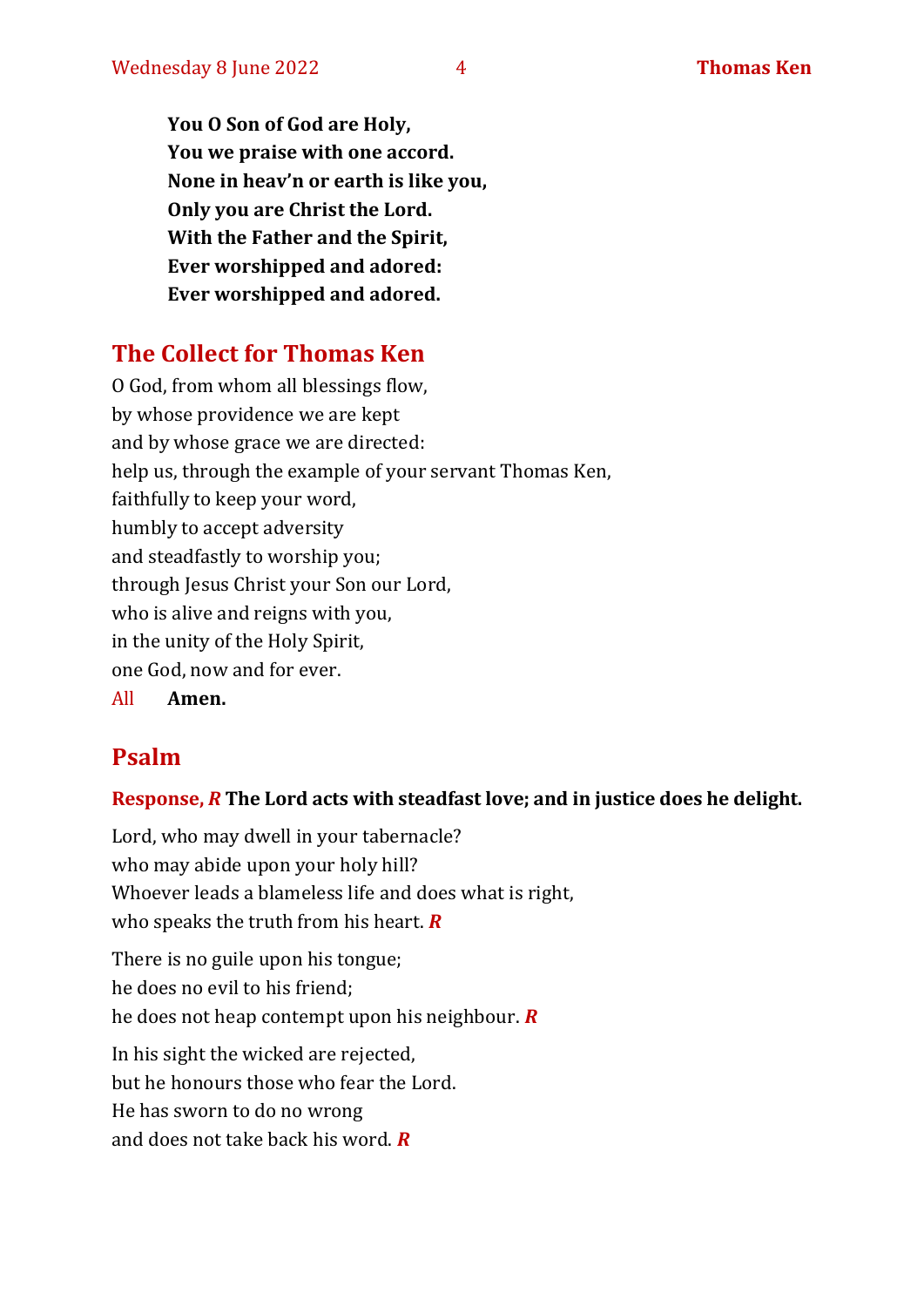He does not give his money in hope of gain, nor does he take a bribe against the innocent. Whoever does these things shall never be overthrown. *R Psalm 15*

# **First reading**

A reading from the book of the Prophet Jeremiah

Thus says the Lord: 'Do not let the wise boast in their wisdom, do not let the mighty boast in their might, do not let the wealthy boast in their wealth; but let those who boast in this, that they understand and know me, that I am the Lord; I act with steadfast love, justice, and righteousness in the earth, for in these things I delight, says the Lord.' *Jeremiah 9:23–24*

This is the Word of the Lord

All **Thanks be to God.**

# **Second reading**

A reading from the Second Letter of St Paul to the Corinthians

Since it is by God's mercy that we are engaged in this ministry, we do not lose heart. We have renounced the shameful things that one hides; we refuse to practice cunning or to falsify God's word; but by the open statement of the truth we commend ourselves to the conscience of everyone in the sight of God. And even if our gospel is veiled, it is veiled to those who are perishing. In their case the god of this world has blinded the minds of the unbelievers, to keep them from seeing the light of the gospel of the glory of Christ, who is the image of God. For we do not proclaim ourselves; we proclaim Jesus Christ as Lord and ourselves as your servants for Jesus' sake. For it is the God who said, 'Let light shine out of darkness,' who has shone in our hearts to give the light of the knowledge of the glory of God in the face of Jesus Christ.

But we have this treasure in clay jars, so that it may be made clear that this extraordinary power belongs to God and does not come from us. We are afflicted in every way, but not crushed; perplexed, but not driven to despair; persecuted, but not forsaken; struck down, but not destroyed; always carrying in the body the death of Jesus, so that the life of Jesus may also be made visible in our bodies. *2 Corinthians 4:1–10* 

This is the Word of the Lord All **Thanks be to God.**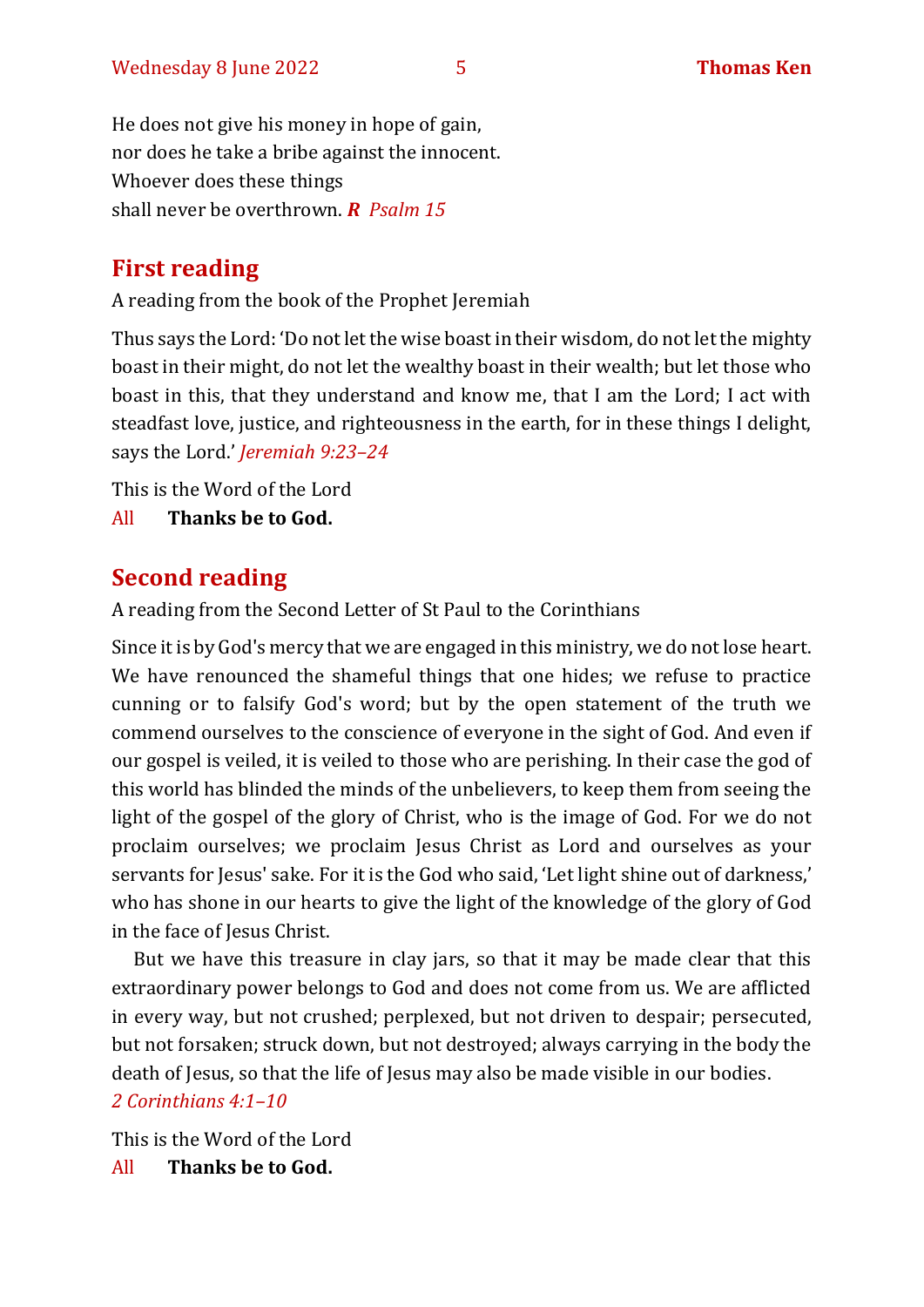|  | <b>HYMN 2 The Church's one foundation</b> |
|--|-------------------------------------------|
|  | The Church's one foundation               |
|  | The Church's one foundation               |

(traditional version) (orchestral instrumentation) (modern interpretation)

#### **Gospel reading**

Hear the Gospel of our Lord Jesus Christ according to Matthew

#### All **Glory to you O Lord.**

Jesus said to his disciples, 'Keep awake, for you do not know on what day your Lord is coming. But understand this: if the owner of the house had known in what part of the night the thief was coming, he would have stayed awake and would not have let his house be broken into. Therefore, you also must be ready, for the Son of Man is coming at an unexpected hour.

'Who then is the faithful and wise servant, whom his master has put in charge of his household, to give the other servants their allowance of food at the proper time? Blessèd is that servant whom his master will find at work when he arrives.' *Matthew 24:42–46*

This is the Gospel of the Lord

All **Praise to you O Christ.** 

#### **Sermon**

Today's first reading from Jeremiah warns against boasting about anything except service to God and the psalm explores what that service looks like. The next pair of readings illustrate why boasting is unwise: St Paul in the epistle gives a form of 'compare and contrast' between the cost of discipleship and our frailty as humans as we try to live out that calling. The Gospel records one of Jesus' many sayings about staying alert and being ready for meeting with Jesus. Taken together, then, these readings warn against complacency. Using St Paul's metaphor of discipleship being like a race (1 Corinthians 9:24 and 2 Timothy 4:7), we may be doing well in the race today but we must keep our eye on the finishing line if we are not to slip *en route*. We must remain on our guard, ready for when we meet with Jesus.

The problem is, of course, that we do not know when we will meet Jesus, so it's unwise to boast. That meeting may occur at our death when, full of years, our spirit leaves our worn-out physical flesh. Maybe the encounter will occur much earlier when Jesus returns to earth—a happening often called 'the Second Coming.'

But taken in conjunction with Jesus' other sayings, the scope for meeting with Jesus is in fact much wider. For example, Jesus depicts Himself as a judge in the parable of the sheep and goats (Matthew 25:31–46). In that role, he says, 'That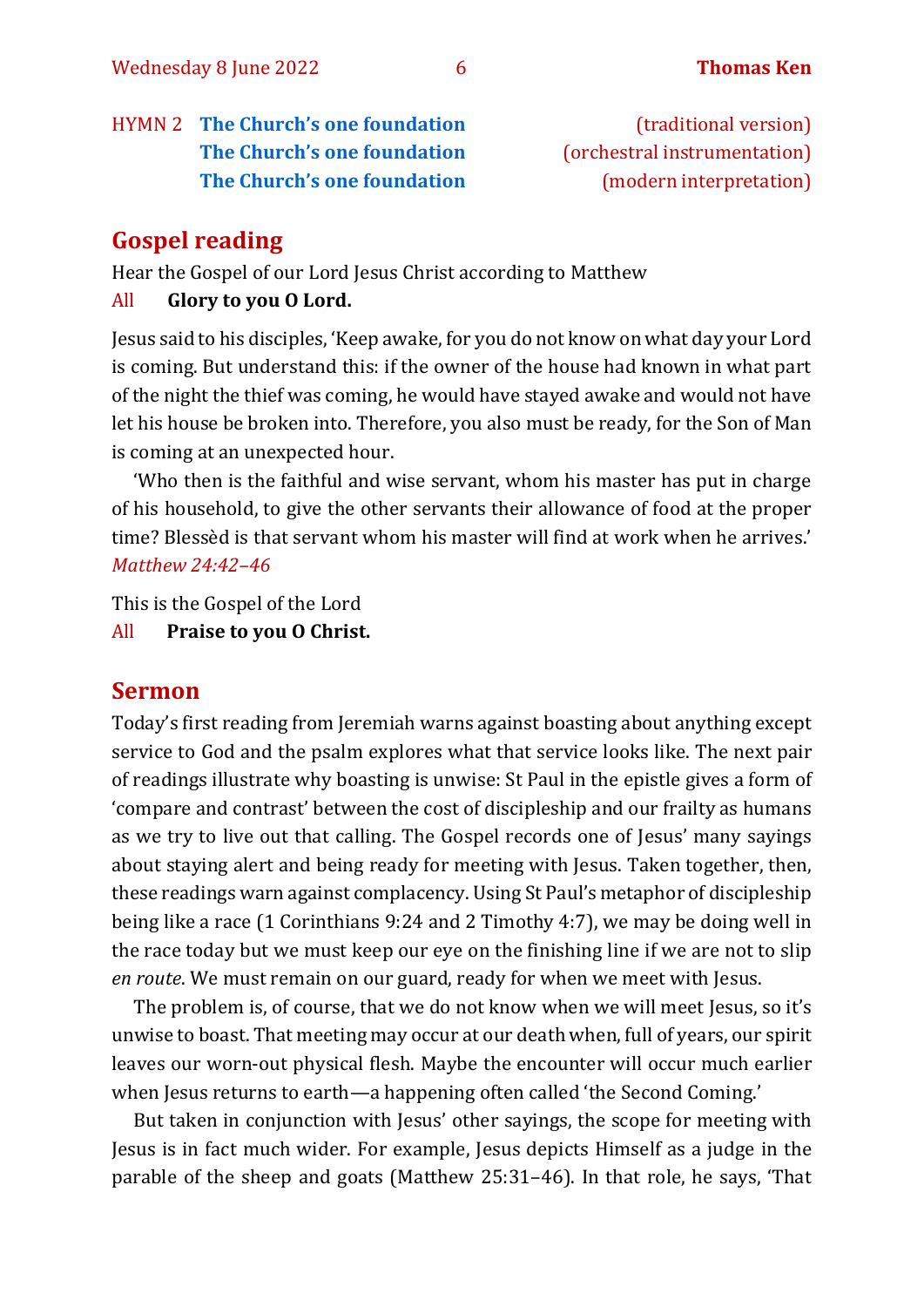which you did to the least of these you did it for me'. He's saying that all moral encounters can be viewed as events involving Him: we can choose between following Jesus and His way of life or rejecting him and the Kingdom. We should not boast in case we are counted among the immoral rather than among the righteous.

The reason why our judgement is so often complicated follows because, as St Paul says, 'our Gospel is veiled'. In related vein, he says elsewhere 'We see in part and speak of God in part' (1 Corinthians 13:9). He then summarises by comparing us to earthen vessels containing treasure. He's saying that while the Spirit may indeed live in our soul, we are human implying that we are likely to be fallible when responding to spiritual situations. As Jesus said to the first disciples, 'The spirit is willing but the flesh is weak'(Matthew 26:41). It's unwise to boast of being a follower because we so often cannot follow our intentions with the right action. We cannot even know the objectivity of our daily encounters: did we meet with Jesus and what was *His* take on the encounter?

The quote from 1 Corinthians 13, above, supplies the key. It comes from St Paul's famous 'hymn to love' which explores the way love follows as a response to the indwelling of God the Holy Spirit in a Christian soul.

It's not surprising that everything comes down to love because love *is* God (1 John 4:16). All actions motivated by the love of God fulfil the Law to 'Love the Lord your God with all your heart, soul, mind, and strength.' The Christian who invites the Holy Spirit to live inside their soul can therefore use love as the litmus test of how to act: genuinely, prayerfully listening to the movements of love in our soul is in fact listening to God. If we listen to love, we are more likely to get it right.

The idea of listening to God by listening to love is explored in the following poem, *Bats*:

Bats skim and glide past,

true in their aim but silent to my narrow ear.

All bats employ this trick of echoed voice,

listening for the nuance of a textured reply.

They speak no word but any response

is fruit of kinds.

The creature's own speech is retold but embroidered with new context laden with truth

making brocade out of calico.

Like bats, pilgrims are blind while seeking God; all need this skill as they seek and choose.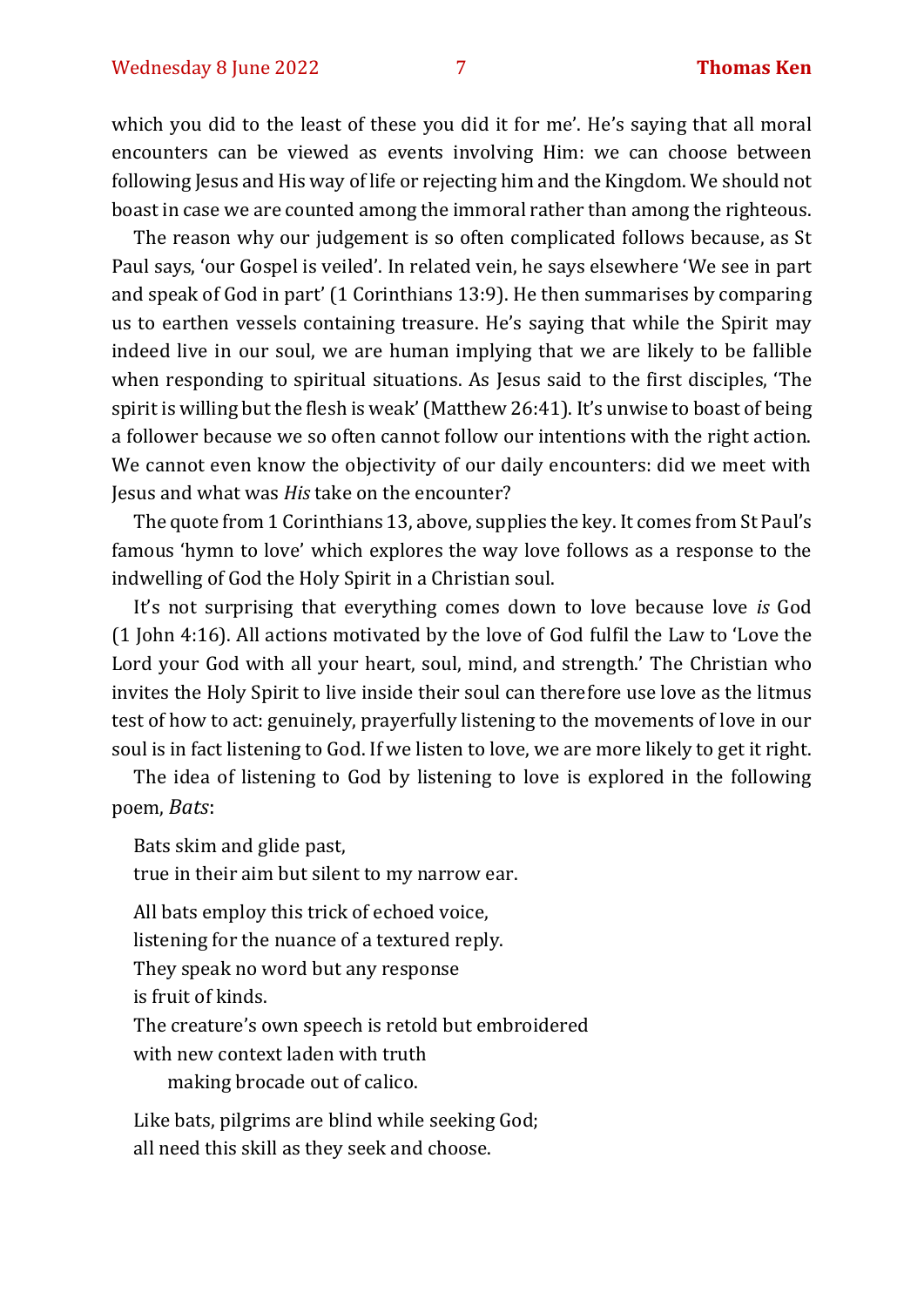The trick is to emit an act of sponsored love, devotion to a neighbour as self, say. Speech deafens the ear in directionless confusion. But a spirit can learn this trick of tailored love, can learn to decipher such an echo, decoding the palimpsest to peel off the countless layers of structured adoration. Seeking God involves following reactions to love and pondering its peelings. Holiness, it seems, requires re-calibration as he walks before us.

Learning to love in order to find God is a more sure-footed way of serving God and less prone to error. Now that's something worth boasting about!

# **The Creed**

Do you believe and trust in God the Father, the source of all being and life, the one for whom we exist? All **We believe and trust in him.**

Do you believe and trust in God the Son, who took our human nature, died for us and rose again?

All **We believe and trust in him.**

Do you believe and trust in God the Holy Spirit, who gives life to the people of God and makes Christ known in the world?

#### All **We believe and trust in him.**

This is the faith of the Church.

All **This is our faith. We believe and trust in one God, Father, Son and Holy Spirit. Amen.**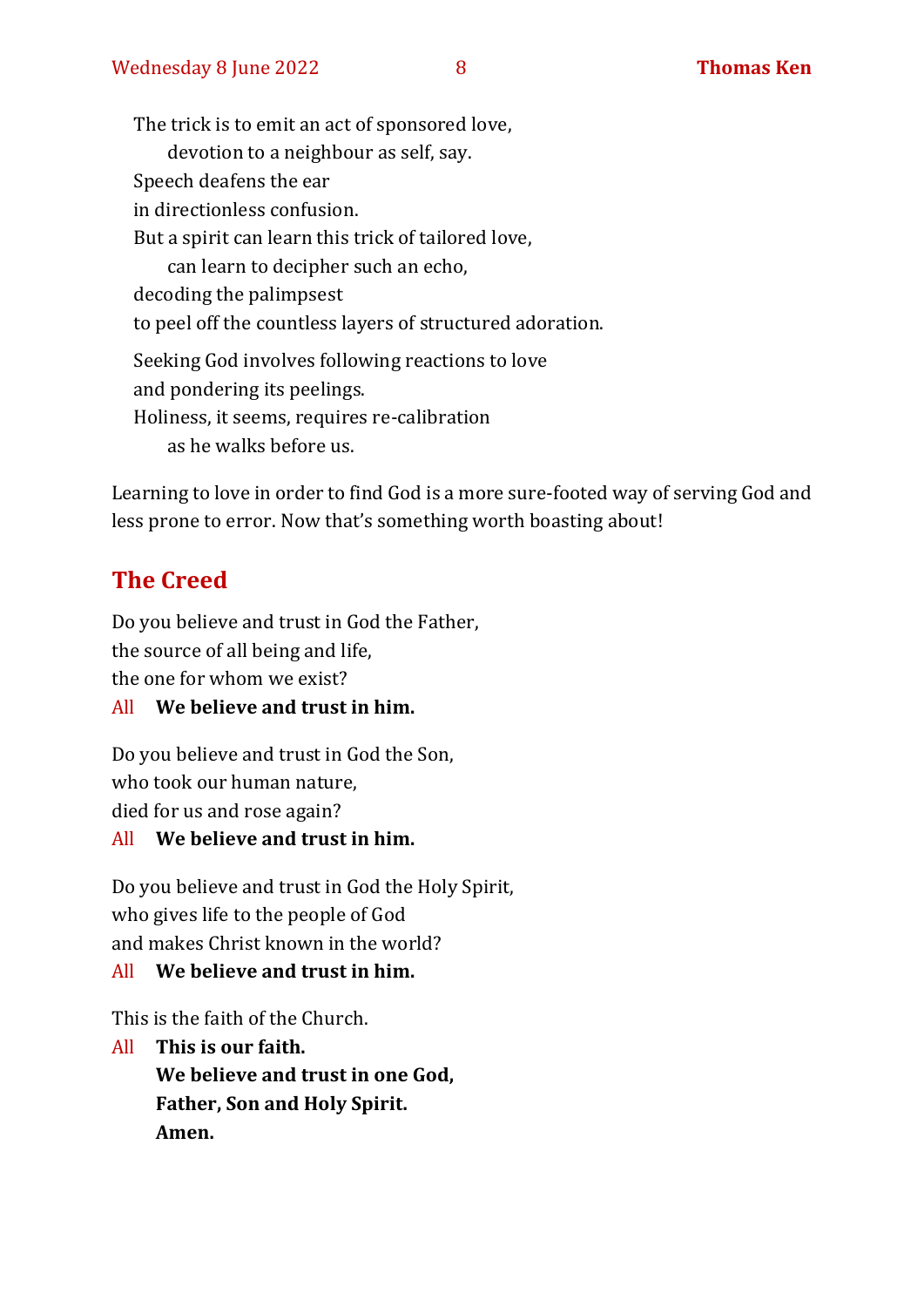# **Prayers of intercession**

Glory be to you O Jesus, my Lord, and my God, for thus feeding my Soul, with your most blessed body and blood, O let your heavenly food transfuse new life, and new vigour into my soul, and into the souls of all that commune with me, that our faith may daily increase, that we may all grow more humble, and contrite for our sins, that we may all love you, and serve you, and delight in you, and praise you, more servantly, more unceasingly, then ever we have done heretofore! Amen

Glory be to thee O Jesus, my Lord, and my God, for thus feeding my soul, with thy most blessed body and blood; O let thy heavenly food transfuse new life, and new vigour into my soul, and into the souls of all that communicate with me, that our faith may daily increase, that we may all grow more humble, and contrite for our sins, that we may all love thee, and serve thee, and delight in thee, and praise thee, more servantly, more incessantly, than ever we have done heretofore. Amen.

Praise God, from whom all blessings flow; Praise him, all creatures here below; Praise him above, ye heavenly host; Praise Father, Son, and Holy Ghost. *These prayers are by Thomas Ken*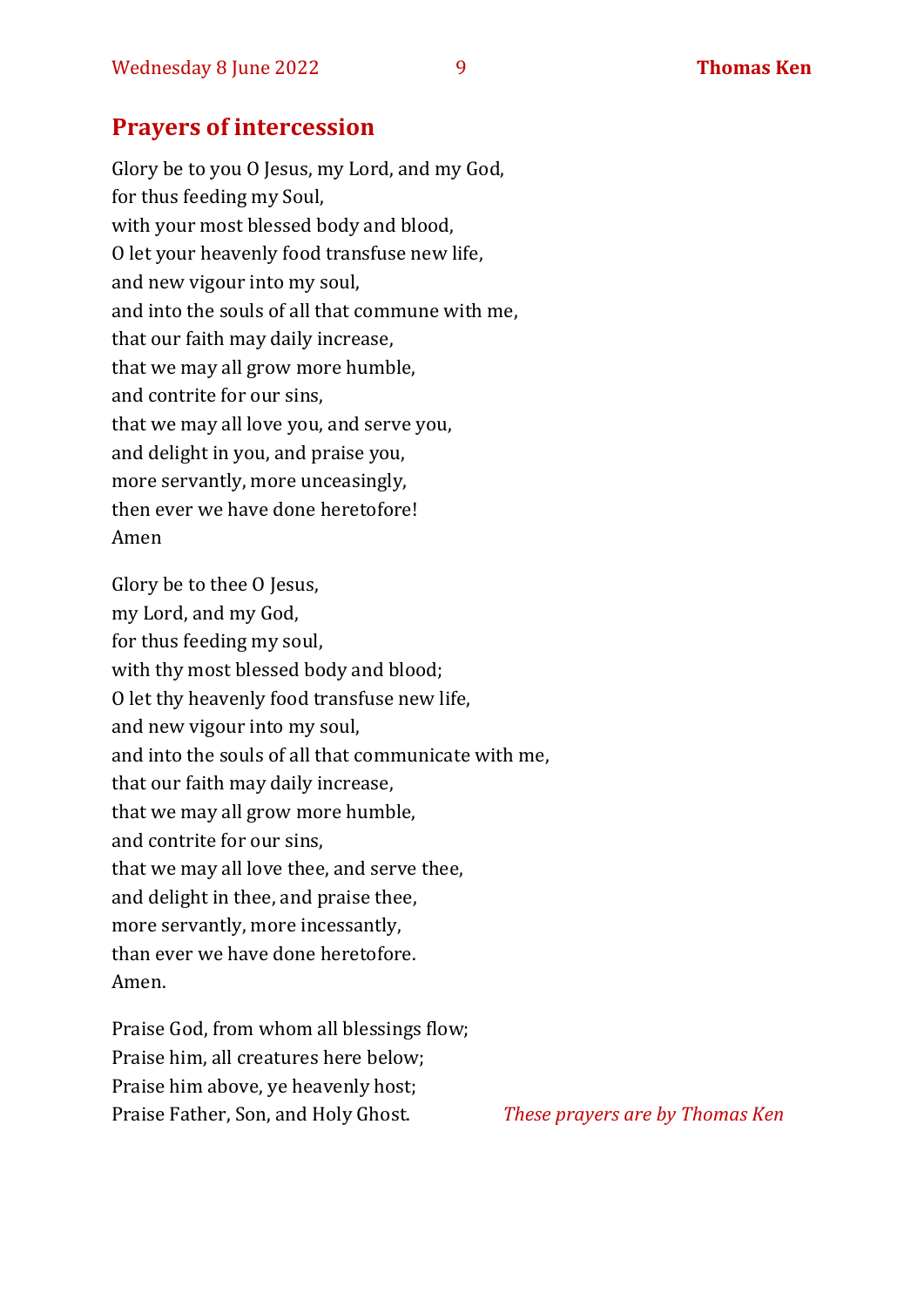Merciful Father,

All **accept these prayers for the sake of your Son, our Saviour Jesus Christ. Amen.**

# **The peace**

Let the word of Christ dwell in you richly; teach and admonish one another in all wisdom, and may the peace of the Lord be always with you.

The peace of the Lord be always with you,

All **And also with you.**

HYMN 3 **[I dream of a Church](https://www.youtube.com/watch?v=jV27COi8jLo&t=2s)** (please click on this link to hear the hymn)

The liturgy of the Communion Service appears below

# The Dismissal

Blessing and honour and thanksgiving and praise, more than we can utter, more than we can conceive, be to you, O holy and glorious Trinity, Father, Son, and Holy Spirit, by all angels, all people, all creatures, for ever and ever. *Thomas Ken* All **Amen.**

HYMN 4 **[One Church, one faith, one Lord](https://www.youtube.com/watch?v=esJ7WWqG-dI&t=28s)** (click on this link to hear the hymn)

Go in peace to love and serve the Lord.

All **In the name of Christ. Amen.**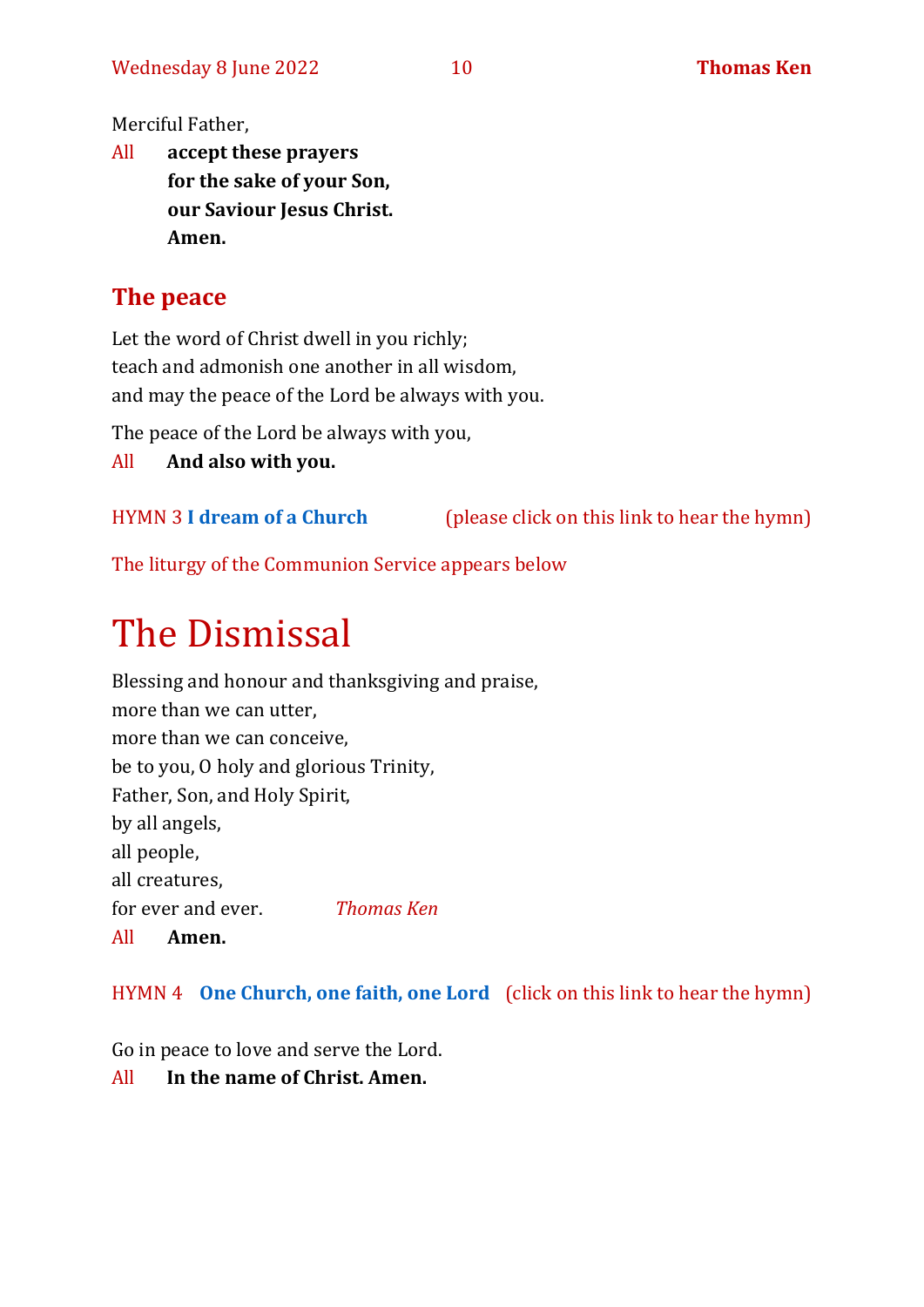# Eucharistic Prayer (prayer E)

The Lord be with you

#### All **and also with you.**

Lift up your hearts.

#### All **We lift them to the Lord.**

Let us give thanks to the Lord our God.

#### All **It is right to give thanks and praise.**

It is indeed right, our duty and our joy, It is truly right and good, our duty and our salvation, always and everywhere to give you thanks, Lord, holy Father, almighty and eternal God, through Jesus Christ our Lord. For he has named his Church the salt of the earth and light of the world; a city set on a hill which cannot be hidden. Within this faithful company your servant Thomas Ken became a learned teacher through the gifts of the Holy Spirit of Christ, that all might welcome his teaching as your gift, a beacon on the path of holiness that leads to eternal life. As now we celebrate his memory we join with angels and archangels and all who have served you on earth and worship you now in heaven to raise our voices and proclaim your glory for ever praising you and saying:

All **Holy, holy, holy Lord, God of power and might, heaven and earth are full of your glory. Hosanna in the highest. Blessed is he who comes in the name of the Lord. Hosanna in the highest.**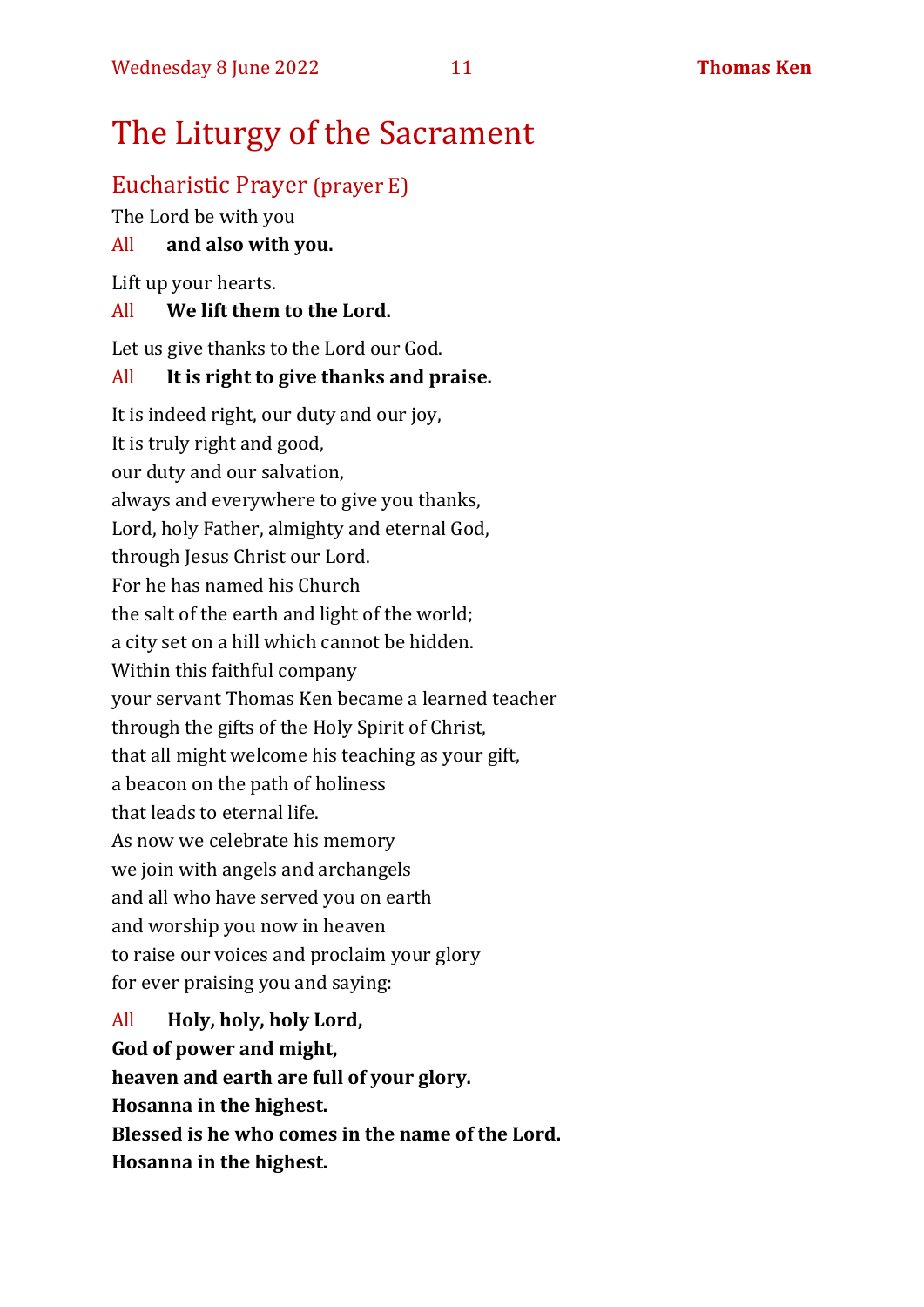We praise and bless you, loving Father, through Jesus Christ, our Lord; and as we obey his command, send your Holy Spirit, that broken bread and wine outpoured may be for us the body and blood of your dear Son.

On the night before he died he had supper with his friends and, taking bread, he praised you. He broke the bread, gave it to them and said: Take, eat; this is my body which is given for you; do this in remembrance of me.

When supper was ended he took the cup of wine. Again he praised you, gave it to them and said: Drink this, all of you; this is my blood of the new covenant, which is shed for you and for many for the forgiveness of sins. Do this, as often as you drink it, in remembrance of me.

So, Father, we remember all that Jesus did, in him we plead with confidence his sacrifice made once for all upon the cross.

Bringing before you the bread of life and cup of salvation, we proclaim his death and resurrection until he comes in glory.

Great is the mystery of faith:

All **Christ has died. Christ is risen. Christ will come again.**

Lord of all life, help us to work together for that day when your kingdom comes and justice and mercy will be seen in all the earth.

Look with favour on your people, gather us in your loving arms and bring us with Thomas Ken and all the saints to feast at your table in heaven.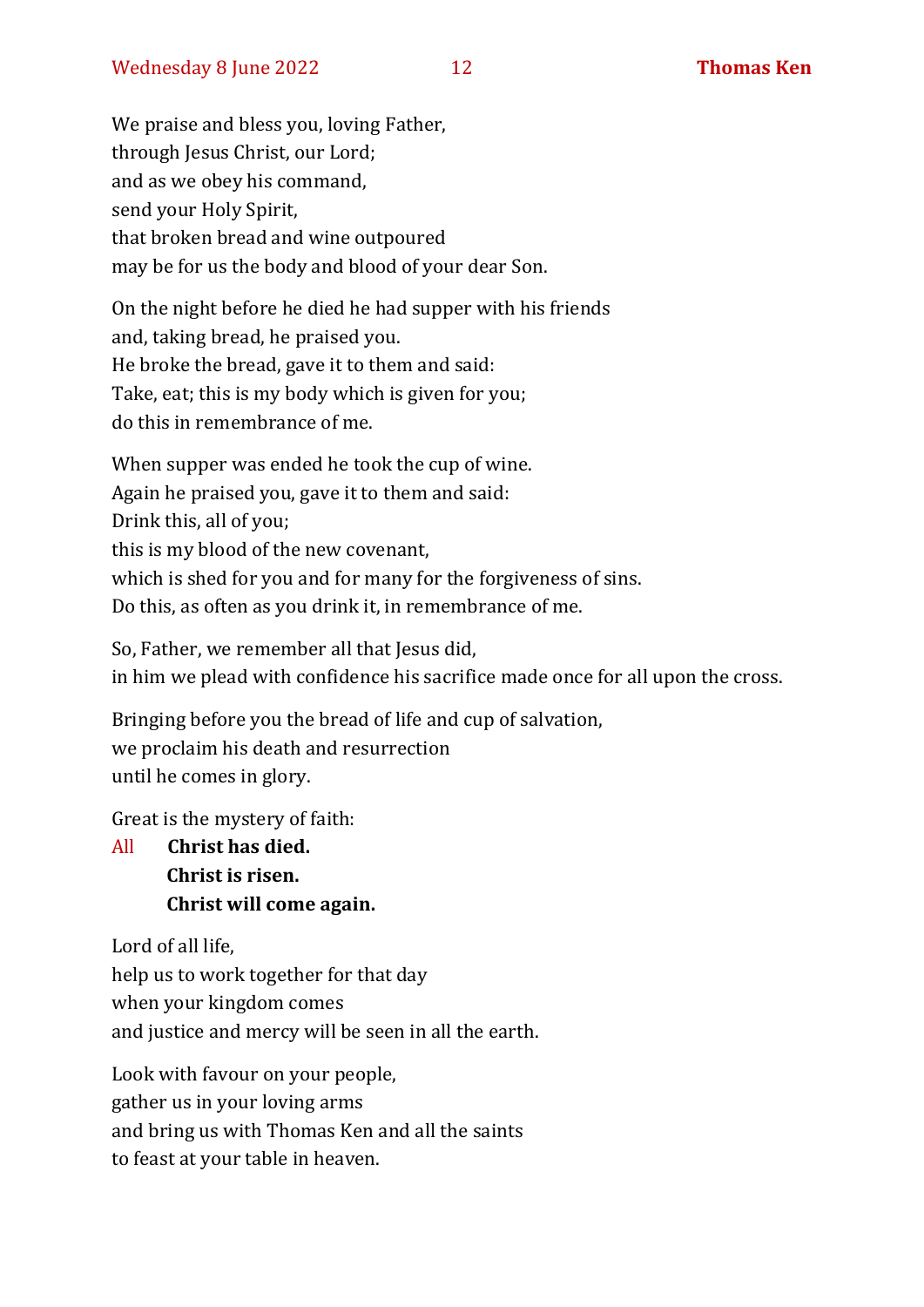Through Christ, and with Christ, and in Christ, in the unity of the Holy Spirit, all honour and glory are yours, O loving Father, for ever and ever.

All **Amen.**

# The Lord's Prayer

As our Saviour taught us, so we pray

All **Our Father in heaven, hallowed be your name, your kingdom come, your will be done, on earth as in heaven. Give us today our daily bread. Forgive us our sins as we forgive those who sin against us. Lead us not into temptation but deliver us from evil. For the kingdom, the power,** 

**and the glory are yours now and for ever. Amen.**

# Breaking of the Bread

We break this bread to share in the body of Christ.

All **Though we are many, we are one body, because we all share in one bread.**

All **Lamb of God,**

**you take away the sin of the world, have mercy on us.**

**Lamb of God, you take away the sin of the world, have mercy on us.**

**Lamb of God, you take away the sin of the world, grant us peace.**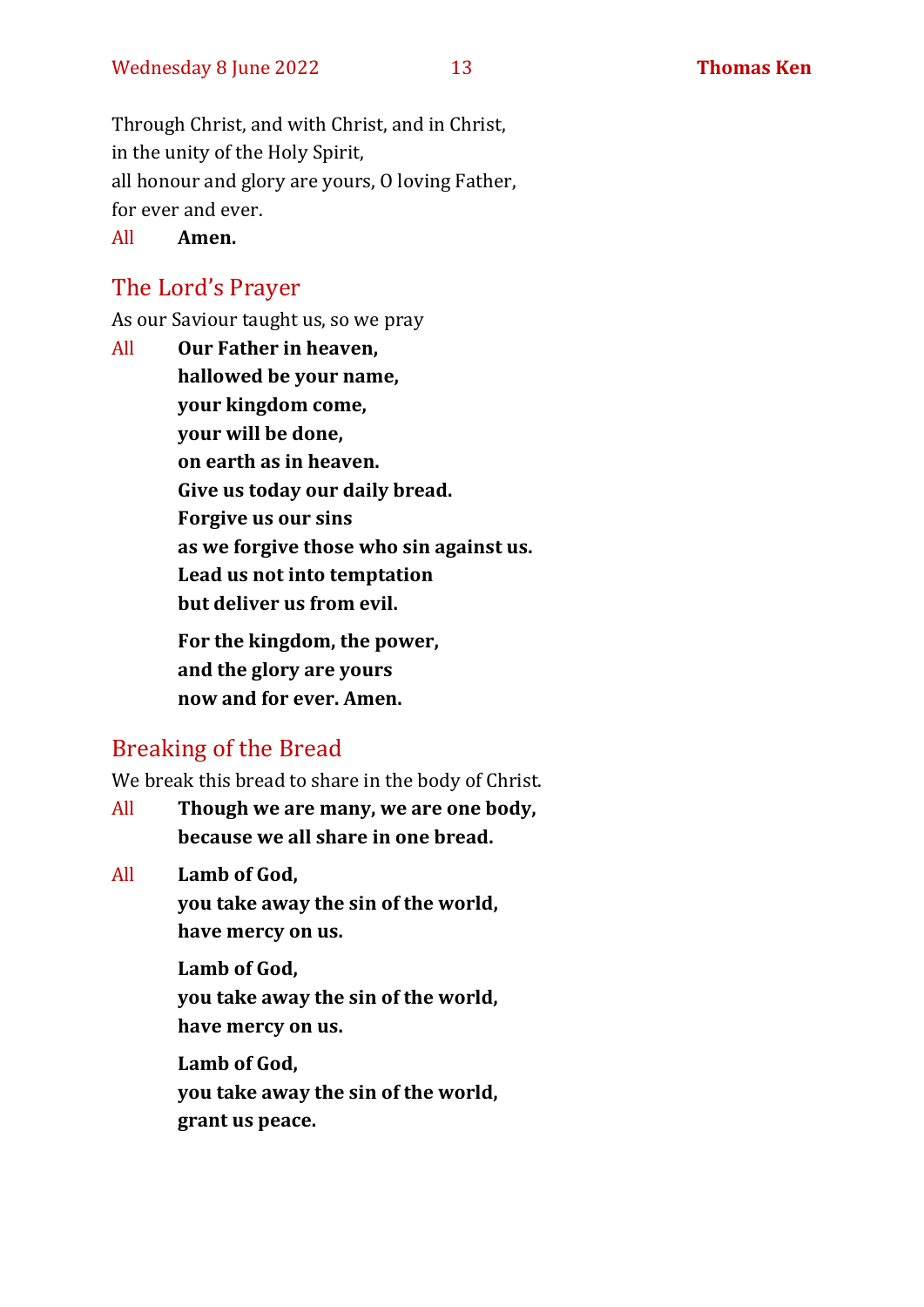Draw near with faith. Receive the body of our Lord Jesus Christ which he gave for you, and his blood which he shed for you. Eat and drink in remembrance that he died for you, and feed on him in your hearts by faith with thanksgiving.

All **We do not presume to come to this your table, merciful Lord, trusting in our own righteousness, but in your manifold and great mercies. We are not worthy so much as to gather up the crumbs under your table. But you are the same Lord whose nature is always to have mercy. Grant us therefore, gracious Lord, so to eat the flesh of your dear Son Jesus Christ and to drink his blood, that our sinful bodies may be made clean by his body and our souls washed through his most precious blood, and that we may evermore dwell in him, and he in us. Amen.**

#### Communion is distributed.

#### **Prayer after Communion**

God, shepherd of your people, whose servant Thomas Ken revealed the loving service of Christ in his ministry as a pastor of your people: by this Eucharist in which we share awaken within us the love of Christ and keep us faithful to our Christian calling; through him who laid down his life for us, but is alive and reigns with you, now and for ever. All **Amen**